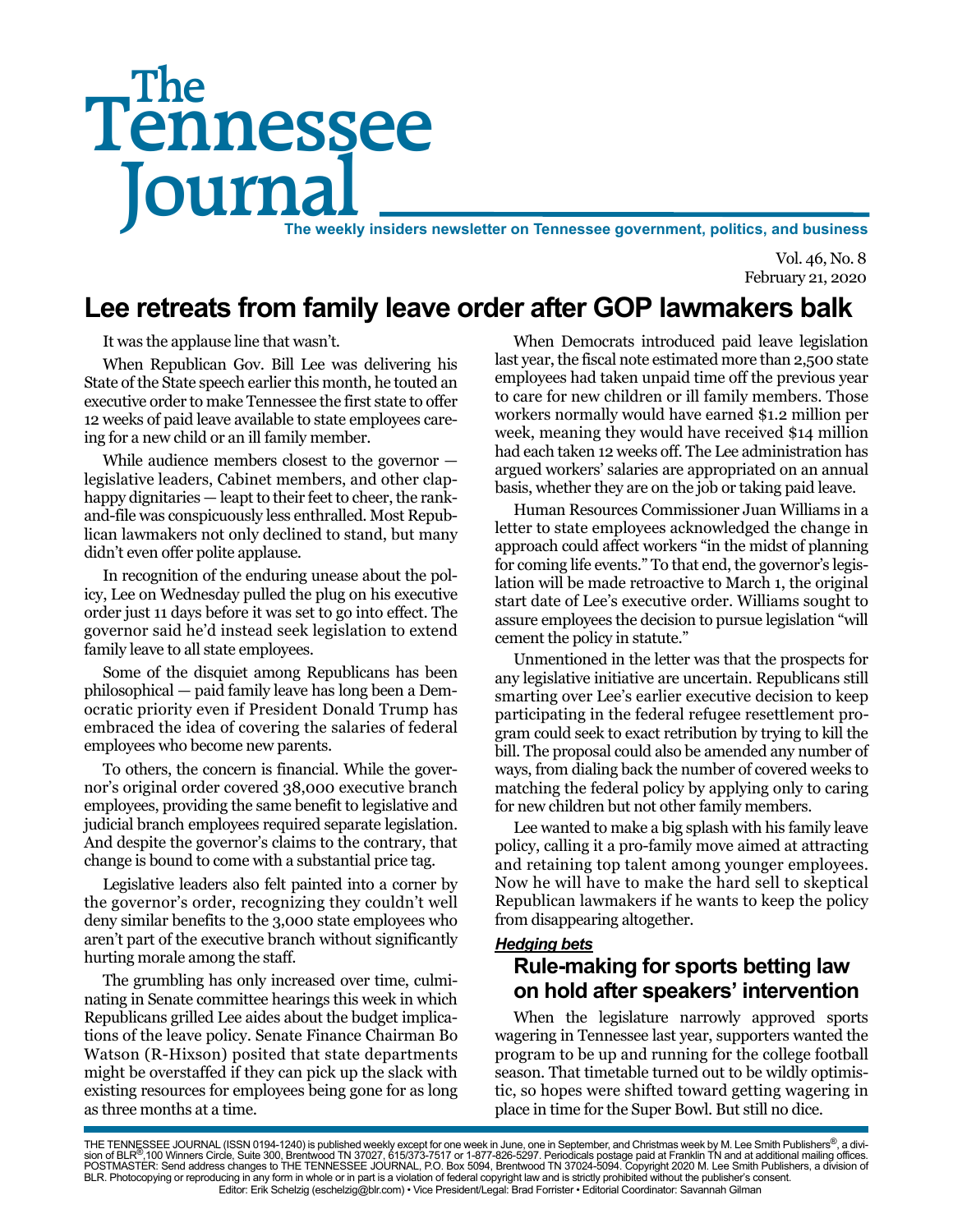Now the best-case scenario appears to be for the betting program to come online for the football season beginning this fall — a year later than initially hoped. And even that might be pushing it. Tennessee Lottery head Rebecca Hargrove joked this week that one thing is certain: "We're not making March Madness."

The Tennessee Lottery's board had been scheduled to vote on sports gaming rules on Wednesday, but Senate Speaker Randy McNally (R-Oak Ridge) and House Speaker Cameron Sexton (R-Crossville) called for a delay over concerns that not all of the draft guidelines had fallen within the panel's authority to impose.

The speakers' intervention came as gaming operators worried about what they saw as excessive fees and disclosure requirements for vendors providing back-office services to sportsbooks. That was in addition to ongoing disagreements about an effort to set limits on payouts that would place Tennessee's gambling program among the country's least rewarding for bettors.

*Hold fast.* The Sports Wagering Advisory Council, a panel jointly appointed by the speakers and the governor, approved several changes in a meeting on Tuesday. They included calling for a more generous payout cap, or "minimum hold" in gambling parlance. The original proposal would have allowed sportsbooks to pay out no more than 85 cents on every dollar wagered.

Hargrove said the idea behind the cap is to ensure sportsbooks retain a healthy profit margin — which is the source of the state's 20% tax dedicated to scholarships, local governments, and gambling addiction programs. She cited California's experience with boosting payouts in its instant lottery ticket games. Players loved the change, she said, leading to a \$100 million increase in sales. But profits decreased by \$30 million, resulting in what she called "compulsive gaming with no benefit."

But critics argued making Tennessee's sports gaming program less generous would depress demand among gamblers and cause sportsbooks to take their business elsewhere. The advisory panel debated the merits of setting the cap at 90%, 95%, or even doing away with a minimum hold altogether. None of those ideas had the votes to be adopted on their own, so the members ended up settling on asking Lottery officials to recommend a cap closer to the national average, with a floor of 90% and a ceiling of 95%.

*Paging Tony Soprano.* The gambling law enacted last year requires a \$750,000 annual fee for licensees. While operators have groused about that price tag, a downward adjustment would require a change in the law. But the speakers questioned the propriety of another set of fees and disclosures for what the Lottery has deemed Level II intermediaries (e.g., services like software, data, geolocation, and payment processing for potentially several sportsbooks) and Level III vendors like contractors and marketers.

Jennifer Roberts, the recently hired director of Tennessee's sports betting program, said it's necessary for the state to vet vendors and contractors to make certain they haven't engaged in unsavory conduct in the past. Roberts, who previously taught gaming law in Nevada, said the aim is to ensure the business owner "is not Tony Soprano." The advisory panel voted to reduce the proposed \$75,000 annual Level II registration fee to \$10,000, plus any additional costs needed to complete background checks. Level III vendors' fees would be reduced from \$7,500 to \$500.

*Outlook.* Placing the new gambling program under the control of the Tennessee Lottery was always likely to cause friction. Hargrove has been at the helm of the Lottery since its launch in 2004, and she is regarded as one of the nation's leading experts in the field. Hargrove is also accustomed to getting her way on Lottery-related matters, so the pushback from sportsbook companies, members of the advisory panel, and legislative leaders is creating a new dynamic for her to manage.

Frustration about the slow pace of implementation had already led Sen. Steve Dickerson (R-Nashville), a main sponsor of the original sports wagering legislation, to introduce a new bill seeking to give the Sports Wagering Advisory Council the ultimate decision-making power rather than the Lottery board. But pursuing legislative changes would be fraught with peril given how closely divided the vote was last year — not to mention the governor's personal opposition to all gambling.

The changes approved this week appear to have placated industry representatives, and Sexton said Thursday he was pleased with the adjustments. The Lottery board plans to call a special meeting in the coming weeks to vote on revised rules with an eye toward allowing applications to be submitted by April or May.

Under that timetable, a 90-day application review period could have the first sportsbooks approved and ready to start setting up shop by July or August. But there isn't a lot off wiggle room if the football season is going to remain the target: College football kicks off on Aug. 29 and the NFL gets underway on Sept. 10.

#### *Ready, fire, aim*

## **Megasite dilemma: Which comes first, the pipeline or the tenant?**

Alarm bells have been ringing across West Tennessee ever since second-year state Sen. Paul Rose (R-Covington) told regional colleagues earlier this month that Gov. Bill Lee had decided to "pause" work on the Memphis Regional Megasite. After those comments were reported in the *Daily Memphian,* the governor's office and Economic and Community Development Commissioner Bobby Rolfe scrambled to meet with local lawmakers and regional officials to try to quell what they called unfounded fears the site could be mothballed.

Lee insisted to reporters his fundamental support for developing the megasite hasn't changed. The governor said he just wants to ensure it makes sense to put a \$100 million wastewater pipeline into the ground before a major tenant has been landed. But it's precisely the lack of an installed pipeline that has been blamed for being bypassed by major projects in the past, like the \$1.6 billion Mazda-Toyota plant that went to Alabama in 2017.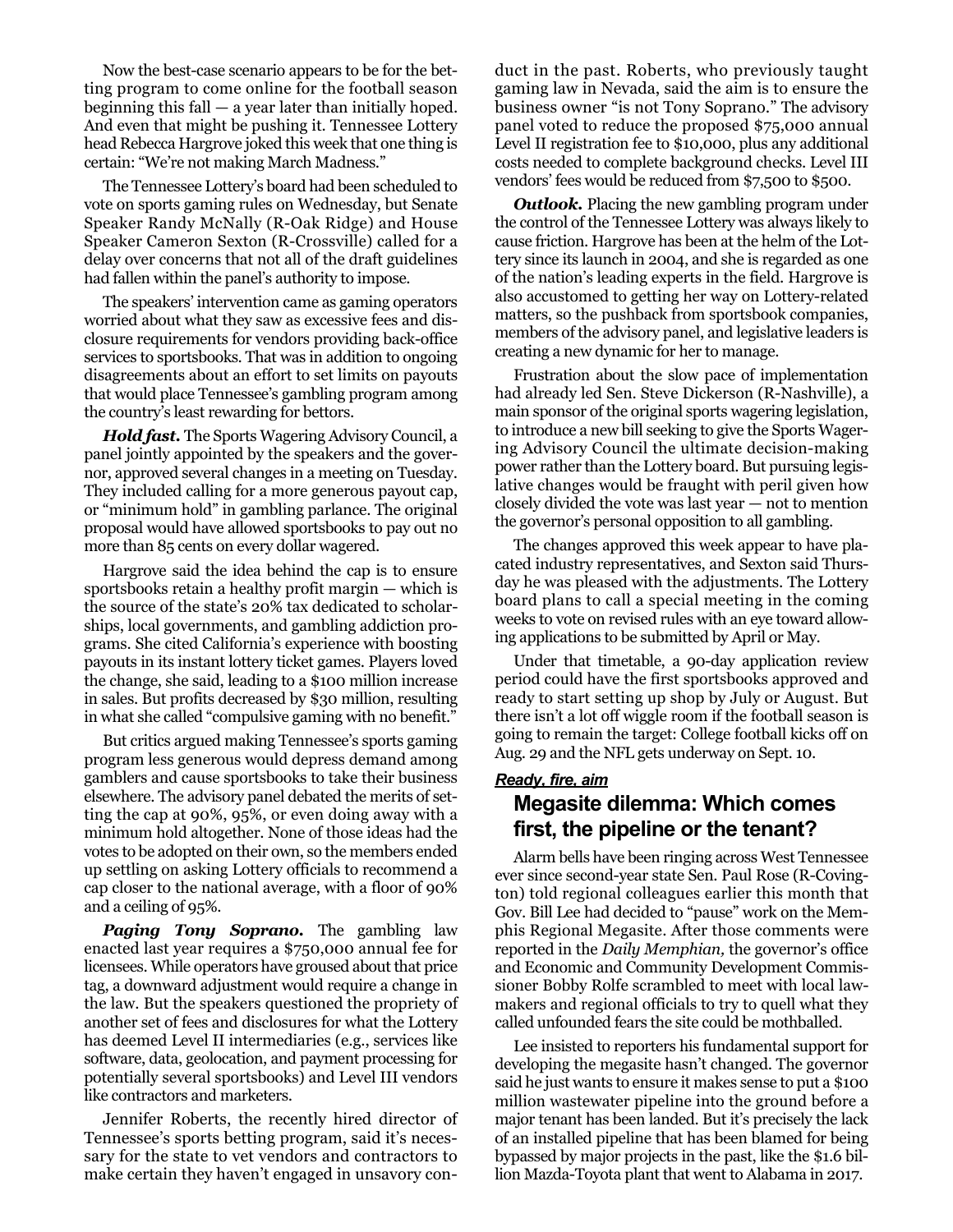## Tennessee News Digest

● Tennessee's general fund revenue surplus reached \$398 million through the first half of the budget year. About \$198 million of that amount came from higher-than-expected collections of corporate franchise and excise taxes, which posted a 19% growth rate compared with the same period last year. Sales tax collections were up 6.6%, beating projections by \$196 million. The State Funding Board in November revised its projected

growth rate for the current budget year from a high of 3.21% to 3.7%. The actual rate through half of the year is 6.6%.

● The University of Tennessee's Chattanooga campus plans to offer regional pricing to students from eight bordering states, plus South Carolina. The discount is the equivalent of about half the rate of tuition and fees charged to other out-of-state students or 37% more than the cost of in-state enrollment.

● Belmont University law students' first-time bar passage rate of 96.2% ranked the sixth highest in the country. Vanderbilt came in at No. 12, the University of Tennessee at No. 64, and the University of Memphis was 104th.

● Nicholas Sutton became the fifth Tennessee inmate to be electrocuted in the last 16 months on Thursday. He was sentenced to death for killing a fellow prisoner while serving a murder sentence.

Rolfe tried to assuage officials gathered at a meeting of the Memphis Regional Megasite Authority in Jackson late last week, saying what industrial prospects really want to know is how long it will take to get the site linked up to utilities. With efforts to secure easements for the pipeline nearly complete, Rolfe said officials can reliably assure companies the state would be able to complete the pipeline in the same amount of time it would take to construct a major manufacturing plant.

But local officials upset because 15 years of work on the site has yet to yield a factory argue that waiting shouldn't be an option. The money to dig the 36-mile pipeline has already been appropriated — some of the pipes have even been purchased — and the state is flush with surplus revenue collections, leading to consternation about why work wouldn't start as soon as possible.

Rolfe said the governor, who was an HVAC company executive before entering politics, has raised questions about who would operate the wastewater plant and be able to quote a fixed 10-year rate to prospective investors. The latest approach is to try to structure a publicprivate partnership for wastewater treatment and discharge, though details remain to be hashed out.

Another consideration is that the booming economy has caused construction costs to hit all-time highs. Nobody wants to say it out loud, but if a recession is really on the horizon (as state budget planners fear), the cost of laying the pipe could drop in the future. Inaction now might save money later, the reasoning goes.

Concerns have also been raised about whether rural West Tennessee has a big enough workforce to support a major manufacturing operation. But state officials note that more than 2 million people live within a 90 minute drive of the site and a technical education center would be set up at the site to train potential workers.

*Too big to succeed?* When state officials first created a West Tennessee megasite in Haywood and Fayette counties, they assembled 1,600 acres along Interstate 40, about 18 miles east of the first exit in Shelby County and 40 miles from downtown Memphis.

Within the next several years, the site ballooned to 4,100 acres, or about 6  $\frac{1}{2}$  square miles — enough to fit the state's existing General Motors, Nissan, and Volkswagen auto plants with room to spare. Economic development officials eventually concluded that no single project would take up the entire site, so they began to

market subsections of various sizes to companies around the world. But whenever prospects expressed interest, they wanted to get their plants up and running faster than the site could be prepared.

Since most of the land was previously used for farming, the megasite didn't have access to utilities. Initial wastewater plans led to public outcry over having the effluent released into the Hatchie River, which runs 23 miles through the Hatchie National Wildlife Refuge in Haywood County. That's when the more complicated plan to build the wastewater pipeline was hatched.

The megasite project has now spanned three gubernatorial administrations and the changeover of legislative control from Democrats to Republicans. Periodic efforts to stop pouring money into the project have predictably been met with outrage among regional lawmakers, who point to other heavily subsidized economic development projects in East and Middle Tennessee.

The megasite became a flash point during the 2018 governor's race, as Republicans — including Lee — suggested rival Randy Boyd, a former ECD commissioner, was to blame for its lack of progress. And former U.S. Rep. Diane Black did her chances few favors by suggesting that the site be refocused as an agricultural research hub. If there's one thing rural western Tennessee has enough of, it's agriculture.

In the 2010 governor's race, eventual winner Bill Haslam embraced the megasite, while Republican rival Zach Wamp was pilloried for calling it "isolated" and Ron Ramsey, then the speaker of the Senate, was criticized for once having supported efforts to cut its funding. The latter move caused then-Gov. Phil Bredesen, a Democrat, to direct an expletive at Republicans during a legislative leadership breakfast, word of which spread around the state Capitol complex like wildfire.

*Outlook.* One reason for hope among megasite supporters is that the wastewater question might not be so pressing if the state manages to land initial tenants not involved in heavy manufacturing. For example, office facilities or data centers like the one Google recently opened in Clarksville. While the latter represented a \$600 million capital investment, it requires only a few dozen employees to operate — a far cry from the 3,000 jobs Mazda is creating in Alabama.

But officials are hopeful that attracting an initial project could break the seal on several more to follow.